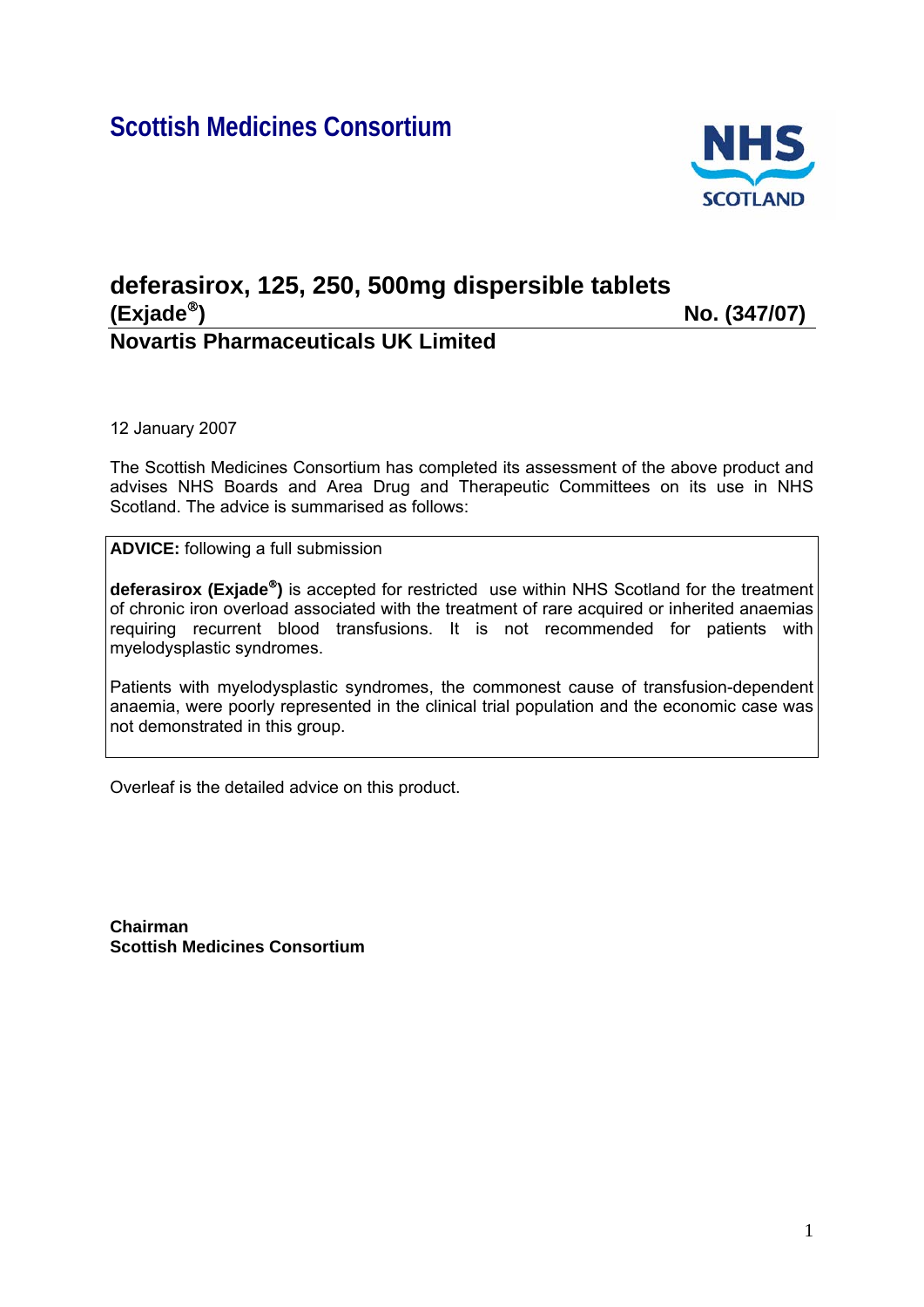#### **Indication**

Treatment of chronic iron overload due to frequent blood transfusions (≥ 7ml/kg/month of packed red blood cells) in patients with beta thalassaemia major aged 6 years and older; and treatment of chronic iron overload due to blood transfusions when desferrioxamine therapy is contraindicated or inadequate in the following patient groups: patients with other anaemias; patients aged 2-5 years; patients with beta thalassaemia major with iron overload due to infrequent blood transfusions (< 7ml/kg/month of packed red blood cells).

#### **Dosing information**

The usual recommended initial daily dose is 20mg/kg body weight. The maintenance dose should be tailored to the individual patient's response and therapeutic goals (maintenance or reduction of iron burden) by adjusting the dose in steps of 5 to 10mg/kg if necessary, every three to six months according to trends in serum ferritin. Daily doses above 30mg/kg are not recommended.

#### **Product availability date**

September 2006

### **Summary of evidence on comparative efficacy**

Frequent blood transfusions are required to treat certain hereditary and acquired anaemias. As there is no natural mechanism to excrete excess iron, this leads to a potentially fatal accumulation necessitating iron chelation treatment. Deferasirox is a once daily oral tridentate iron-selective chelator which was granted orphan drug status in the European Union in 2002.

The pivotal phase III open-label study randomised 586 patients aged  $\geq 2$  years, with betathalassaemia major and transfusional iron overload requiring ≥ 8 blood transfusions per year and with a liver iron concentration (LIC)  $\geq$  2mg iron per gram dry weight (Fe/g dw). LIC reflects total body iron status. Patients naive to iron chelation or already receiving desferrioxamine (DFO) treatment were randomised in a 1:1 ratio to deferasirox 5, 10, 20 or 30mg/kg orally once daily or DFO 20-30, 25-35, 35-50, >50mg/kg as a subcutaneous infusion over 8-12 hours on five consecutive days each week, with doses assigned according to baseline LIC:  $( \leq 3; >3-7; >7-14; >14)$  mg Fe/g dw. The primary efficacy objective was to show non-inferiority of deferasirox to DFO, after one year of treatment, with respect to the effect on LIC as assessed by liver biopsy or superconducting quantum interference device (SQUID); an unvalidated, non-invasive technology. The criterion for success was dependent on LIC at baseline. The primary efficacy population comprised patients with LIC at baseline and end of study, assessed using the same technique, and those that discontinued for safety reasons.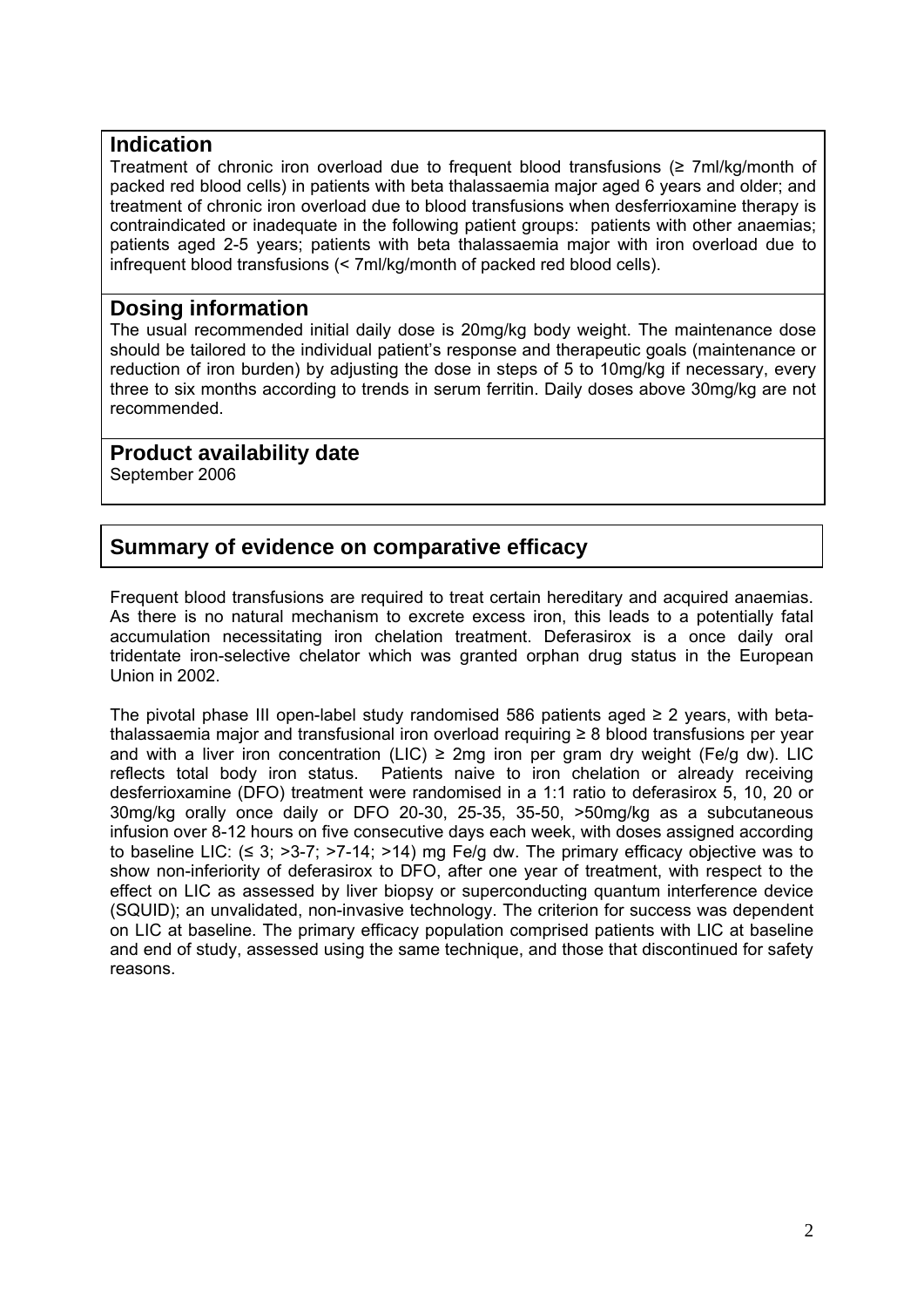| <u>oassoos ratoo in the primary onloasy population</u>             |                               |                 |  |
|--------------------------------------------------------------------|-------------------------------|-----------------|--|
|                                                                    | deferasirox                   | desferrioxamine |  |
| <b>All LIC values</b>                                              | $n = 276$                     | $n = 277$       |  |
| Success rate no. (%)                                               | 146 (52.9)                    | 184 (66.4)      |  |
| 95% CI                                                             | 47.0, 58.8                    | 60.9, 72.0      |  |
| Difference (deferasirox-DFO); 95% CI                               | $-13.5$ [ $-21.6$ , $-5.4$ ]  |                 |  |
| LIC below 7mg Fe/g dw                                              | $n = 85$                      | $n = 87$        |  |
| Success rate no. (%)                                               | 34(40.0)                      | 72 (82.8)       |  |
| 95% CI                                                             | 29.6, 50.4                    | 74.8, 90.7      |  |
| Difference (deferasirox-DFO); 95% CI                               | $-42.8$ [ $-55.9$ , $-29.7$ ] |                 |  |
| LIC at least 7mg Fe/g dw                                           | $n = 191$                     | $n = 190$       |  |
| Success rate no. (%)                                               | 112 (58.6)                    | 112 (58.9)      |  |
| 95% CI                                                             | 51.7, 65.6                    | 52.0, 65.9      |  |
| Difference (deferasirox-DFO); 95% CI<br>$-0.3$ [ $-10.2$ , $9.6$ ] |                               |                 |  |

#### **Success rates in the primary efficacy population**

 $Cl =$  confidence interval; Fe/g dw = iron per gram (dry weight)

The primary analysis of the primary efficacy population, (276 in the deferasirox group and 277 in the DFO group), failed to demonstrate non-inferiority of deferasirox to DFO: difference and 95% confidence interval (CI) -13.5 [-21.6, -5.4]. In a post-hoc subgroup analysis of patients with baseline LIC ≥7mg Fe/g dw, ie those treated with deferasirox (20 and 30mg/kg) or desferrioxamine (35 to ≥50mg/kg), the non-inferiority criteria were achieved. In patients with less severe iron overload (<7mg Fe/g dw as baseline), receiving relatively fewer blood transfusions, the non-inferiority of deferasirox compared to desferrioxamine was not established. However the deferasirox doses in this group were very low; 5mg/kg is unlicensed and 10mg/kg is only used in specific circumstances.

An imbalance in the dosing of the two drugs because patients on desferrioxamine were allowed to remain on their pre-study dose even if it was higher than the protocol-specified dose may have favoured the results in patients (especially those less severely overloaded) treated with DFO. The actual dose of DFO often exceeded the dose initially allocated, precluding a fair comparison between the two treatments which could partly explain the failure to achieve non-inferiority. About 84% of patients in the DFO group received the two higher doses of DFO (35 to ≥50mg/kg of DFO) compared to about 69% of patients in the two highest deferasirox dose groups (20 or 30mg/kg).

An uncontrolled phase II open-label efficacy study recruited 85 patients with betathalassaemia and transfusional iron overload who could not be properly chelated with DFO, and 99 patients with a variety of acquired or hereditary rare anaemias, including myelodysplastic syndrome, (MDS), Diamond Blackfan anaemia and aplastic anaemia, requiring chelation therapy. Deferasirox treatment was as detailed in the pivotal study. The primary objective, to evaluate the effects of deferasirox treatment on changes in LIC as assessed by liver biopsy or SQUID after one year, defined chelation therapy as effective if the lower limit of the 95% CI for success rate exceeded 50%. This was not achieved for the intention to treat population. In the subgroup treated with deferasirox at doses of 20 and 30mg/kg/day, (corresponding to a baseline LIC of  $\geq$  7mg Fe/g dw as assessed by biopsy), success in the reduction in LIC was shown in 59% of patients.

The efficacy of deferasirox was considered established in patients with moderate to severe iron overload, receiving frequent blood transfusions. There was a clinically meaningful stabilisation and/or reduction in LIC over a one year period of treatment with deferasirox 20- 30mg/kg/day. Lower doses did not appear to be beneficial. The degree of reduction was dependent on the quantity of blood transfusions required for the continuing therapy of the anaemia.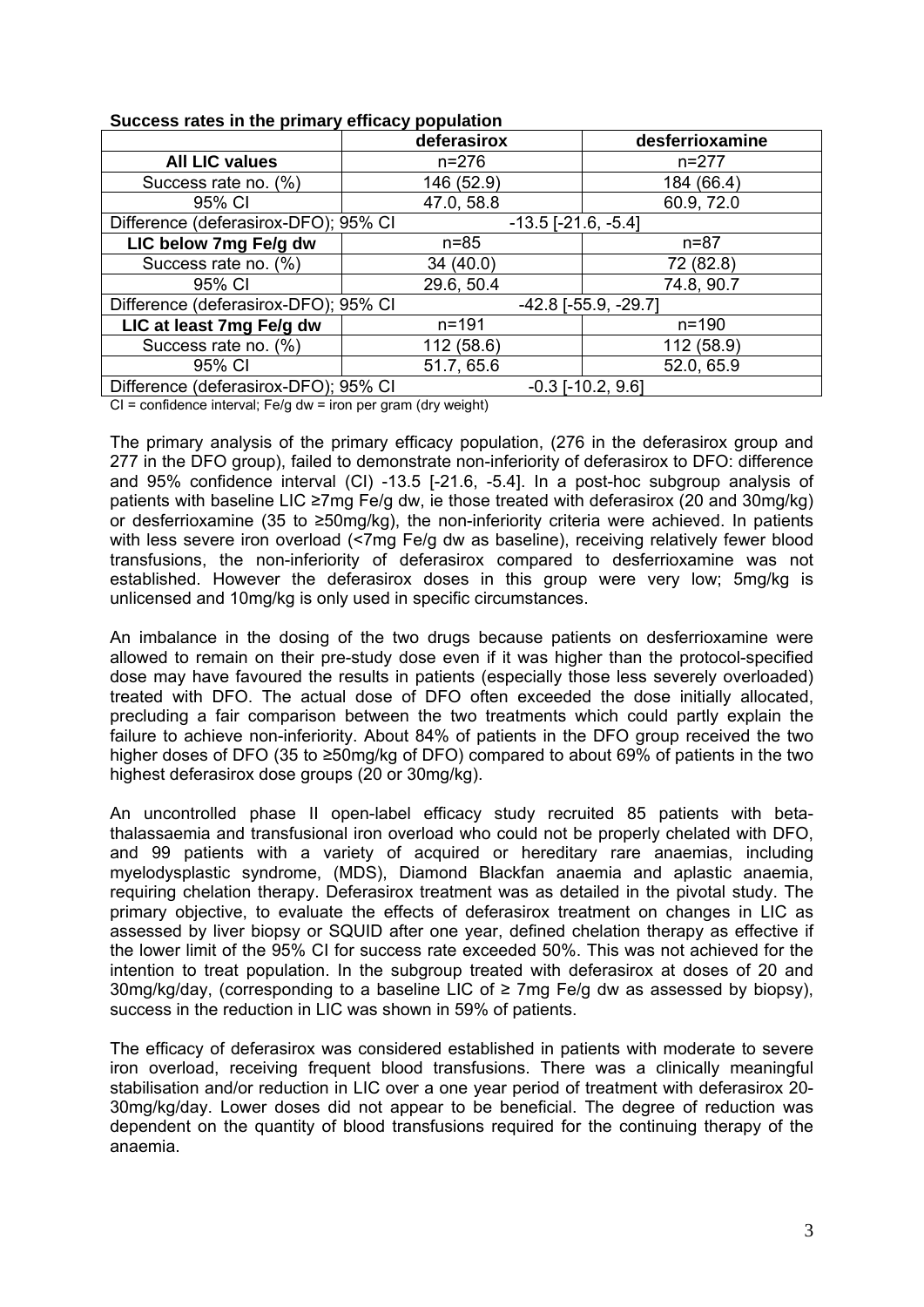### **Summary of evidence on comparative safety**

In the pivotal study, overall adverse event rates in the deferasirox and DFO groups (85.8% vs 84.8% respectively) were similar. Those reported more frequently in the deferasirox group were abdominal pain (13.9% vs 9.7%), diarrhoea (11.8% vs 7.2%), nausea (10.5% vs 4.8%), creatinine increase (11.1% vs 0%), rash (8.4% vs 3.1%), upper abdominal pain (7.8% vs 5.2%), arthralgia (7.4% vs 4.8%), acute tonsillitis (6.4% vs 5.2%), fatigue (6.1% vs 4.8%), dyspepsia (3% vs 1.7%) and hepatobiliary disorders (4.7% vs 1.7%). Infusion site reactions were prominent among DFO patients. Serious adverse event rates were (9.1% vs 8.6%) in the deferasirox and DFO groups respectively.

Pooled safety data showed that serum creatinine increases of 30% to >90% occurred early, in general within the first month of treatment with deferasirox, and were dose dependent. In 50% of patients, the serum creatinine values only stabilised after dose reduction. The long term consequences of the renal toxicity of deferasirox are unknown.

A phase II randomised, controlled, open-label safety trial in patients with sickle cell disease and transfusional iron overload requiring chelation therapy found deferasirox was well tolerated with a similar adverse events profile to the pivotal study. Serious adverse events reported were 34.8% and 33.3% in the deferasirox and DFO groups respectively.

### **Summary of clinical effectiveness issues**

MDS patients constitute the largest group of patients in Scotland with transfusion-dependent anaemias and these patients were not included in the pivotal trial. Throughout the whole clinical trial program, only 47 MDS patients have been studied in an uncontrolled efficacy study. It is not clear that the problems of iron overload and possible effectiveness of iron chelation therapy is the same in MDS as in other transfusion-dependent anaemias. Only a small minority of patients with MDS in Scotland appear to be currently treated with iron chelation therapy.

The scientific discussion of the European Public Assessment Report notes that in patients with anaemias other than beta thalassaemia major (i.e. sickle cell disease, myelodysplastic syndrome or rare anaemias) the efficacy of deferasirox could not be robustly extrapolated from the weak evidence obtained from the pivotal study. This may affect the generalisability of results to the Scottish population.

In the trial program LIC was measured by biopsy or SQUID. Biopsy cannot be used routinely to monitor iron burden, particularly in the paediatric population. SQUID is an unvalidated method which seems to underestimate LIC. Serum ferritin is normally used in practice to estimate the degree of iron overload, although the correlation is imperfect.

Available trial data do not allow for a conclusion regarding effects of deferasirox on morbidity or mortality.

Safety data are limited. A risk management plan is to be set up to address the following safety concerns: serum creatinine increases, elevations of liver transaminases, high frequency hearing loss, lenticular opacities and cataracts, cardiac monitoring in cardiac iron overload, limited experience in paediatric patients between 2 and 6 years, limited experience in renal and hepatic impairment. Renal disorders observed in the overall population remain a concern in the very young. Although deferasirox was not associated with growth disorders,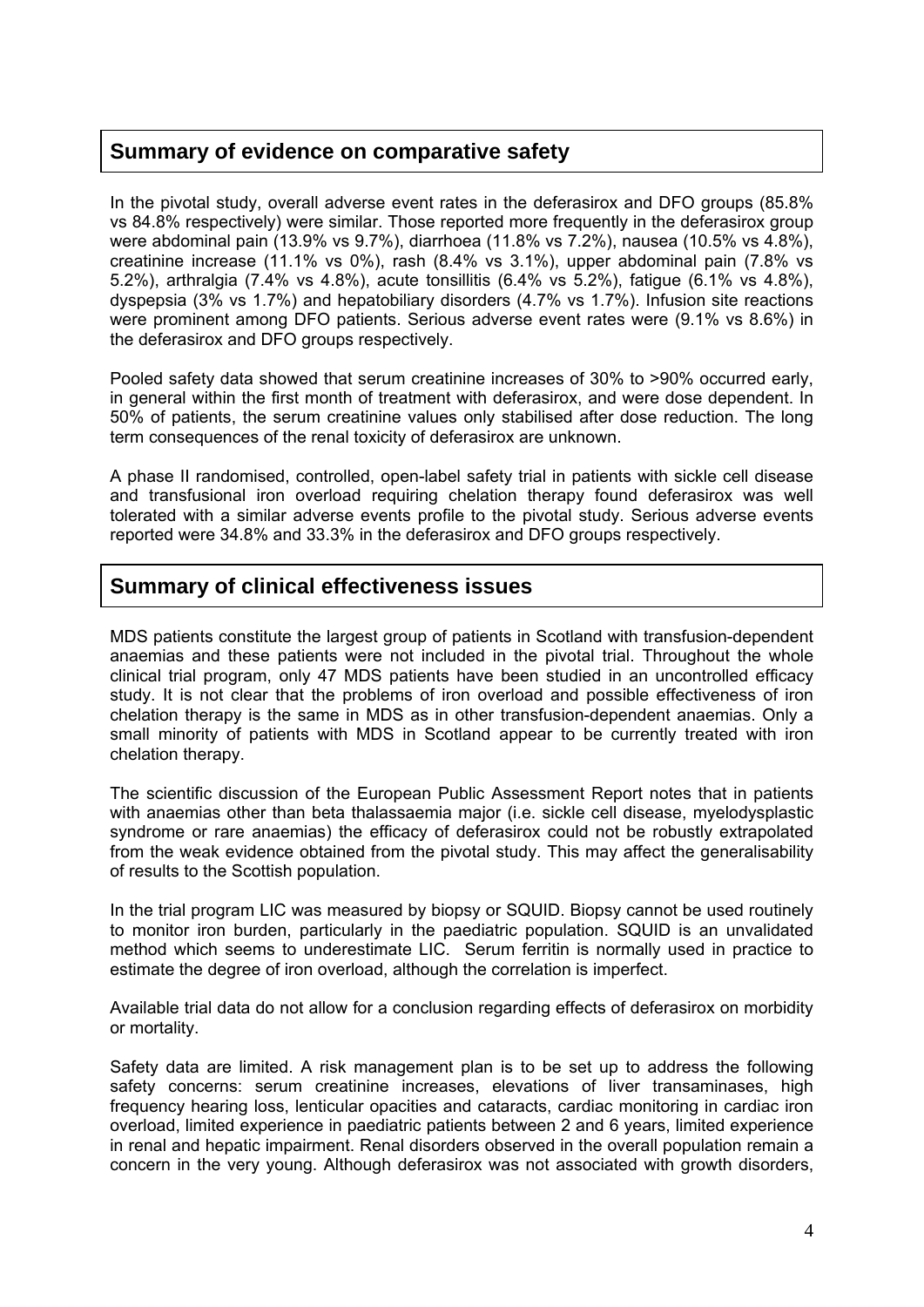caution should be exercised due to the small number of paediatric patients and the short treatment duration.

The formulation of deferasirox as an oral dispersible tablet is likely to significantly improve quality of life and patient compliance in all age groups compared with the current treatment of choice, desferrioxamine, which requires subcutaneous infusion over 8-12 hours, 5 to 7 times a week. For most patients, deferasirox is only indicated where desferrioxamine is contraindicated or insufficiently effective.

### **Summary of comparative health economic evidence**

The manufacturer used the sub-group analysis of the 2/3 of patients with LIC  $\geq$  7mg Fe/g dw within the pivotal trial to justify equivalent clinical effectiveness between deferasirox and subcutaneous desferrioxamine. Subcutaneous desferrioxamine is an appropriate comparator, and for the trial sub-group clinical equivalence was justified. The analysis took account of:

- the direct drug costs.
- the costs of administration,
- the costs of adverse events,
- the quality of life impact from the convenience of administration in terms of the oral formulation, and
- the quality of life impact from adverse events

The original submission stated that with current therapy 79% of patients received treatment using a balloon infuser. However, feedback from Scottish experts suggested that the figure was considerably lower. This assumption reduced the cost of current treatment and therefore increased the cost per QALY of deferasirox. Revised figures from the company assuming much lower levels of balloon infuser use were provided. In patients with βthalassaemia the cost per QALY was around £20000, in patients with sickle cell disease (SCD) it was around £30000, and in patients with MDS it was over £38000 per QALY. All of these figures are in comparison with desferrioxamine.

On this basis the cost-effectiveness of deferasirox was acceptable in patients with βthalassaemia and with SCD but the case has not been demonstrated in patients with MDS. An additional factor in patients with MDS was that it is not clear that desferrioxamine was the most appropriate comparator treatment.

### **Summary of patient and public involvement**

Patient Interest Group Submission: The Sickle Cell Society Patient Interest Group Submission: United Kingdom Thalassaemia Society

### **Additional information: comparators**

Desferrioxamine has been in use for about forty years and remains the standard chelation therapy for the removal of excess iron.

Due to the limited efficacy and safety data and especially the risk of agranulocytosis, the oral iron chelator deferiprone is licensed only for the treatment of iron-overloaded thalassaemic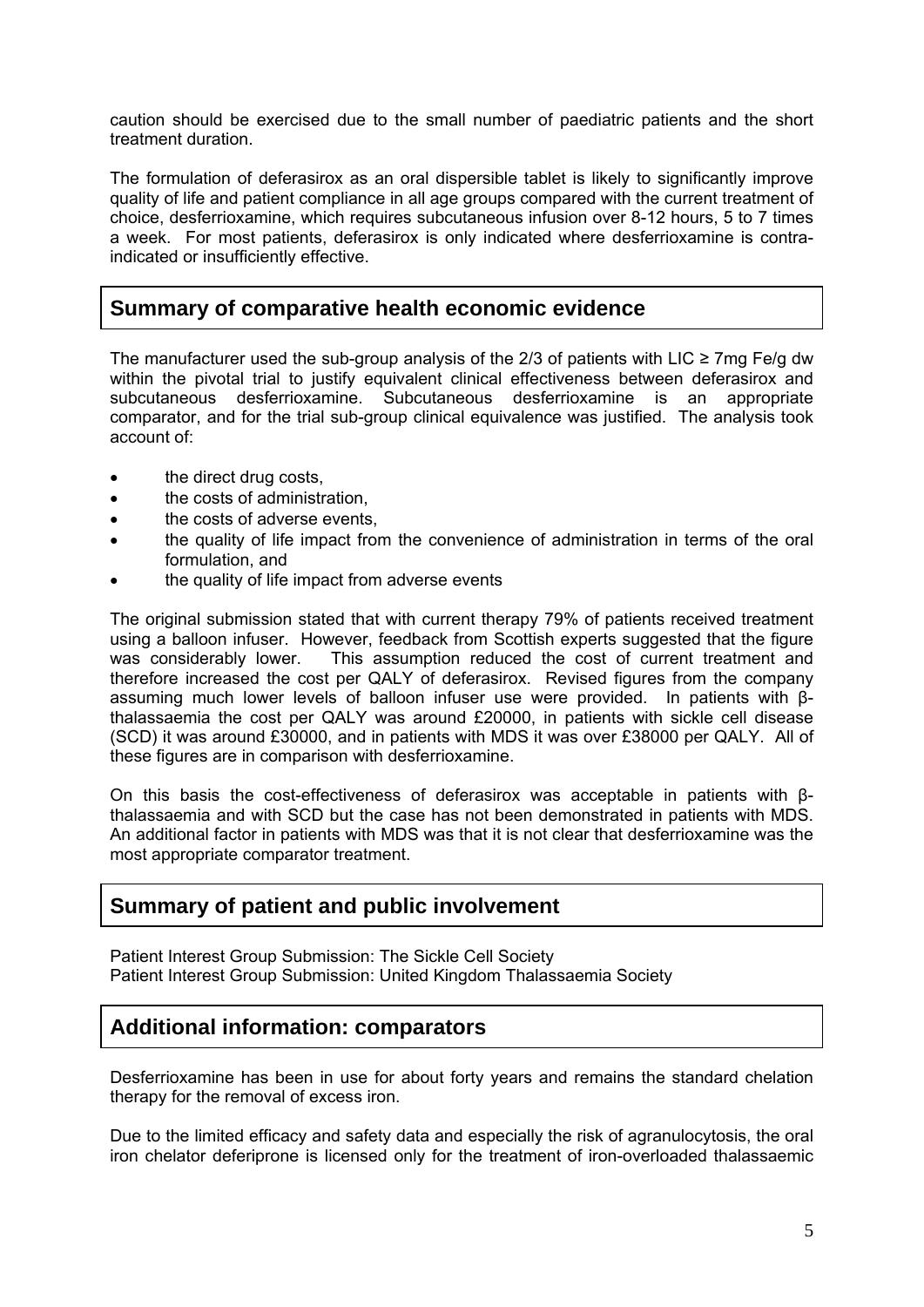patients when treatment with desferrioxamine is contraindicated or inadequate and is therefore not considered a comparator for this submission.

## **Additional information: costs**

| <b>Product</b>  | Regimen                               | Cost per year $(E)$ |
|-----------------|---------------------------------------|---------------------|
| deferasirox     | 20-30mg/kg daily                      | 15,288-30,576       |
| desferrioxamine | 20-60mg/kg daily for 5 to 7 days/week | $ 3,464-16,169$     |

Costs accessed from eVadis database on 30th October 2006. Costs based on adult body weight range 60- 80kg., however a substantial proportion of this patient population are children. Doses are shown for general comparison and do not imply therapeutic equivalence.

# **Additional information: budget impact**

The manufacturer estimated that around 190 patients were receiving iron chelation in Scotland: 19 beta-thalassaemia, 7 sickle cell and 166 MDS patients. Based upon a market penetration of 30% in year 1 rising to 70% by year 5, the gross drug costs were estimated as £1.0 million in year 1 rising to £2.5 million by year 5. However, this estimate includes patients with MDS. Removal of the MDS group would reduce the budget impact significantly.